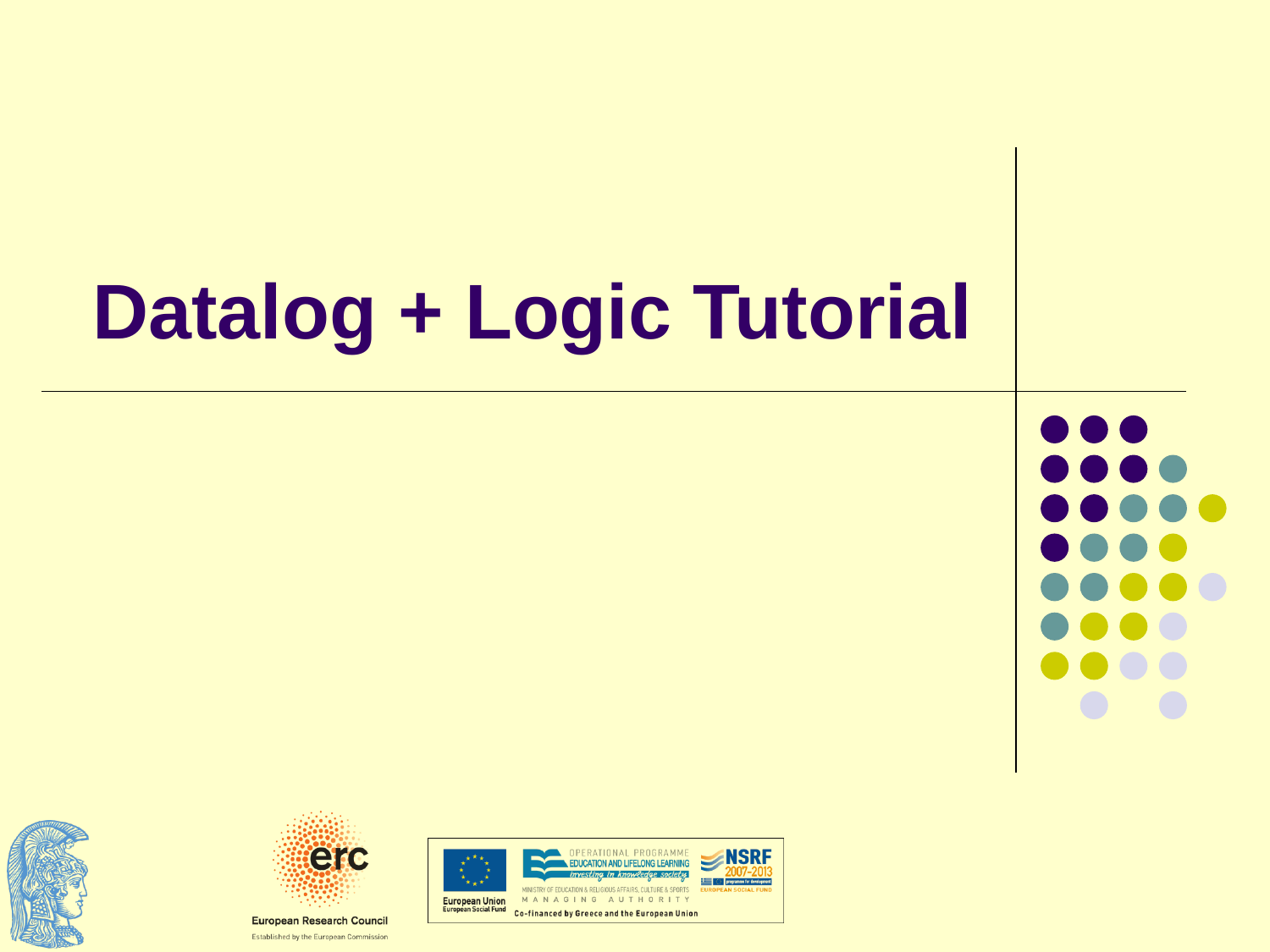#### **Datalog**



- Recall Datalog evaluation:
	- $\bullet$  Head(x,y) <- Body1(x,y,z), Body2(z,y).
	- Keep adding tuples matching head (monotonically) based on conjunction of body predicates
		- implemented by joining the database tables of body predicates
- Negation stratified

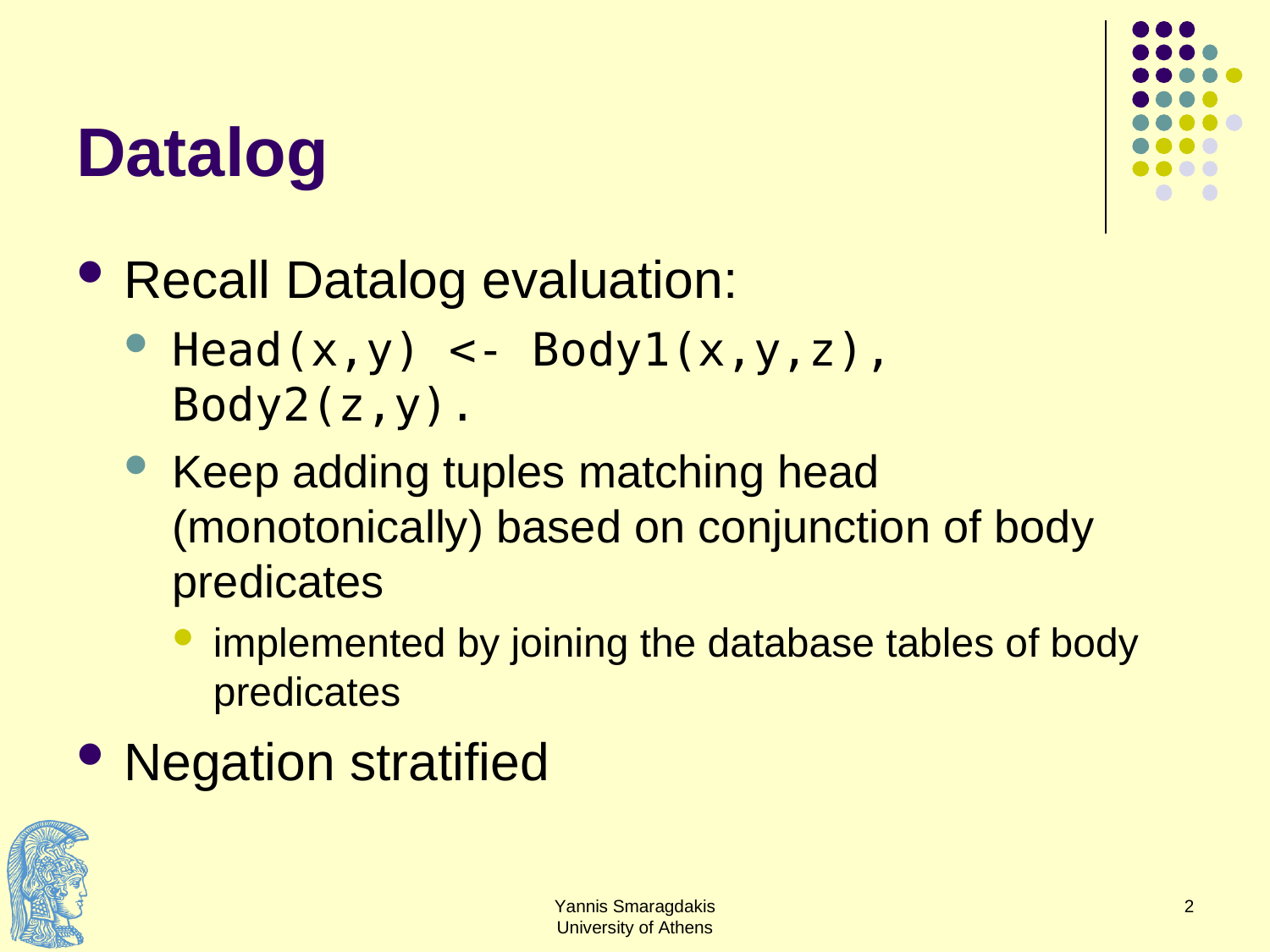#### **Datalog Exercises**



- Consider a "next" relation on instructions
	- Next(i, j)

#### **Implement:**

- Reachable(i,j)
- ReachableBypassing(i,j,k)
- ReachableFromEntry(i), assuming an Entry(i)
- CanReachReturn(i), assuming ReturnInstruction(i)
- How about:
	- CanReachAllReturns(i)
	- AllPredecessorsReachableFromEntry(i)

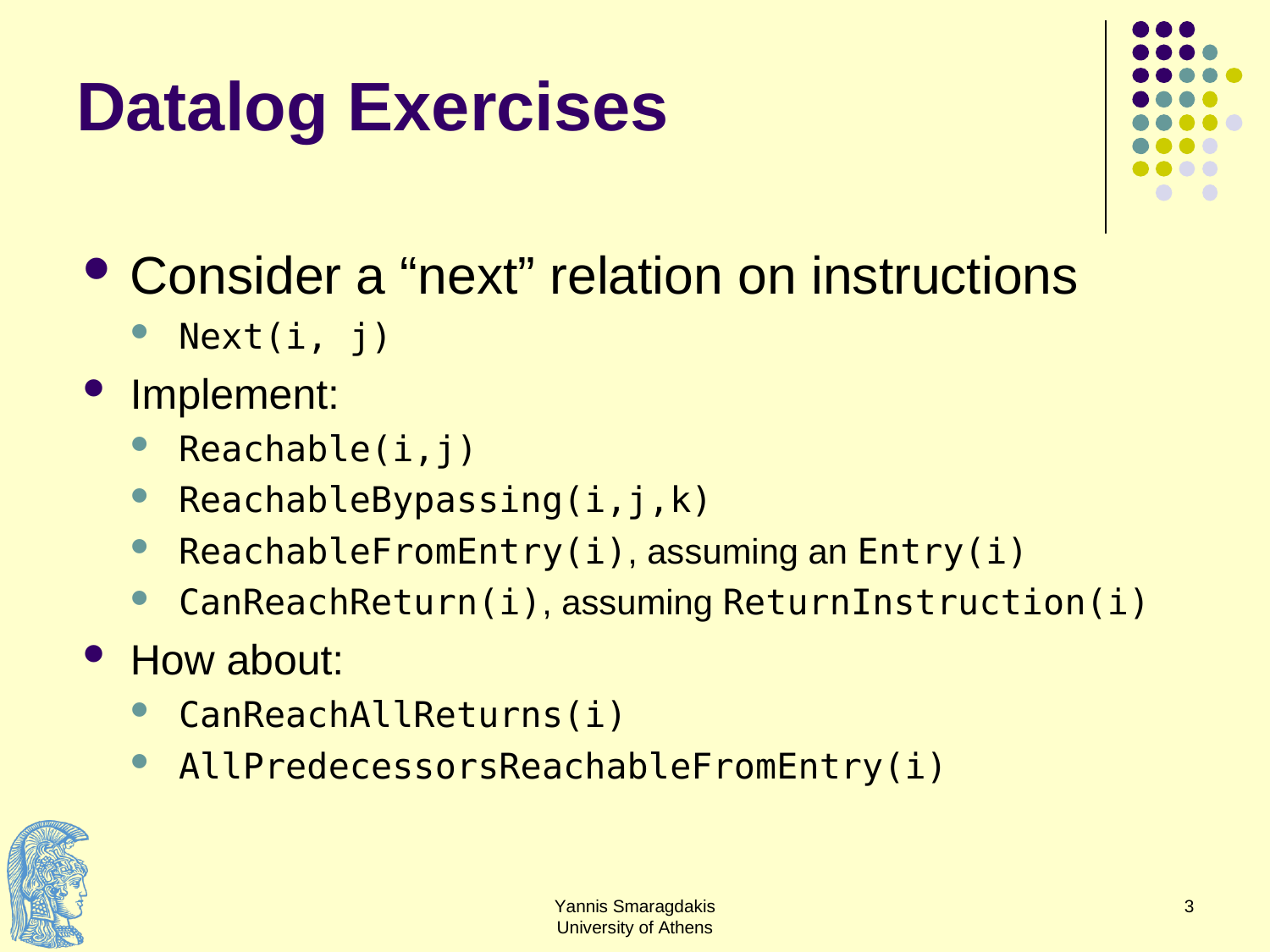## **Propositional Logic**

- A language (framework) with:
	- propositions: P, Q, R, …
	- logical connectives:
		- $\bullet \rightarrow$  (implies)
		- $\bullet \wedge$  (and)
		- $\bullet$   $\vee$  (or)
		- $\bullet$   $\neg$  (not)
		- ↔ (equivalent/equivales)
	- constants: t, f

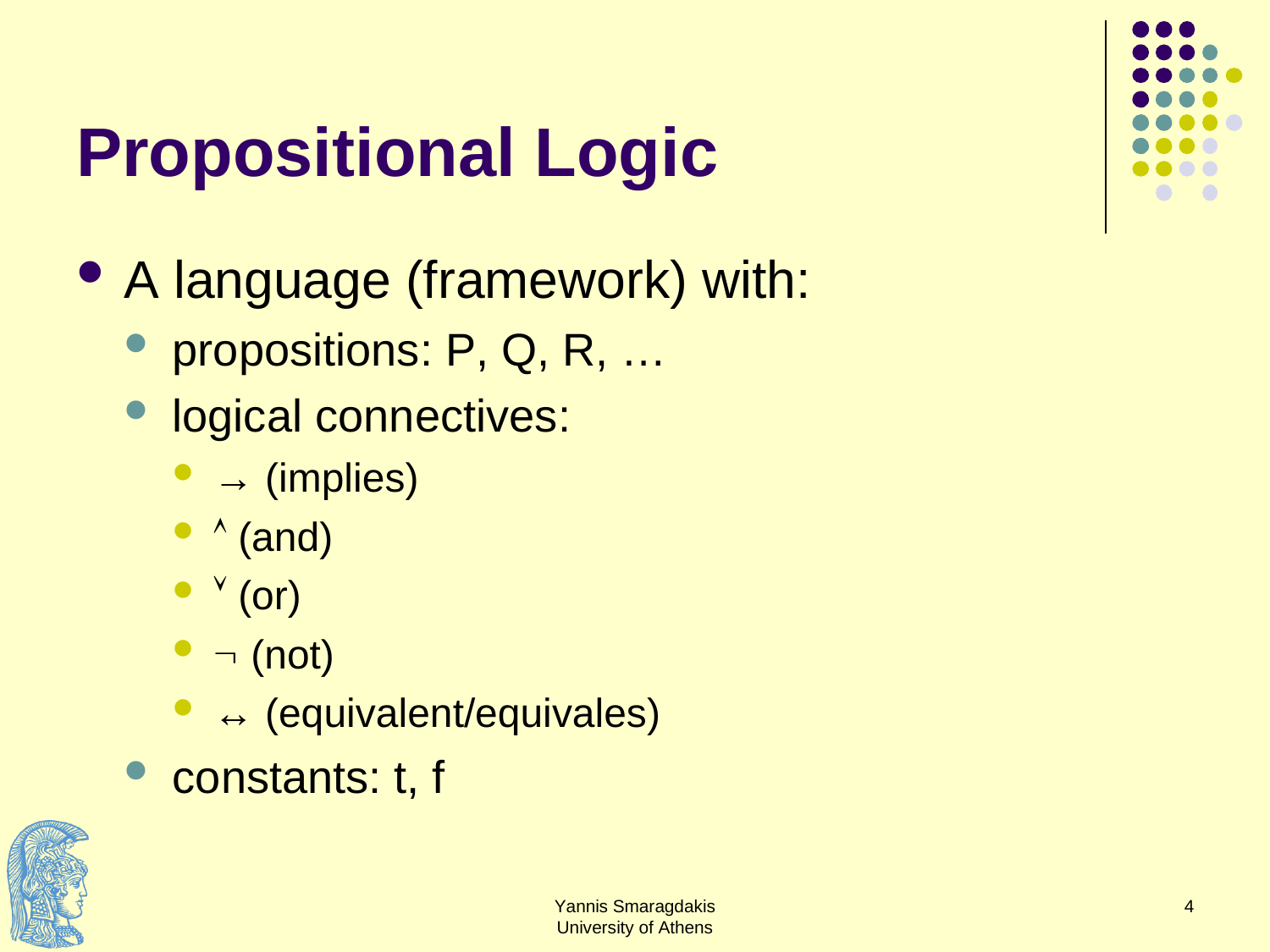## **Propositional Logic Warmup**

- What is the truth table of  $\rightarrow$  ? Of  $\leftrightarrow$  ?
- Can derive all logical connectives from one of them and  $\neg$ 
	- or all of them just from  $\rightarrow$  and f
	- how?
- Basics:  $P \rightarrow P^{\vee} Q$ ,  $P^{\wedge} Q \rightarrow P$
- Most important identity to remember:
	- $\bullet$  P  $\rightarrow$  Q  $\equiv \neg P$ <sup>V</sup> Q



 $\bullet$  = is the extra-logical "equivalent", but  $\leftrightarrow$  also works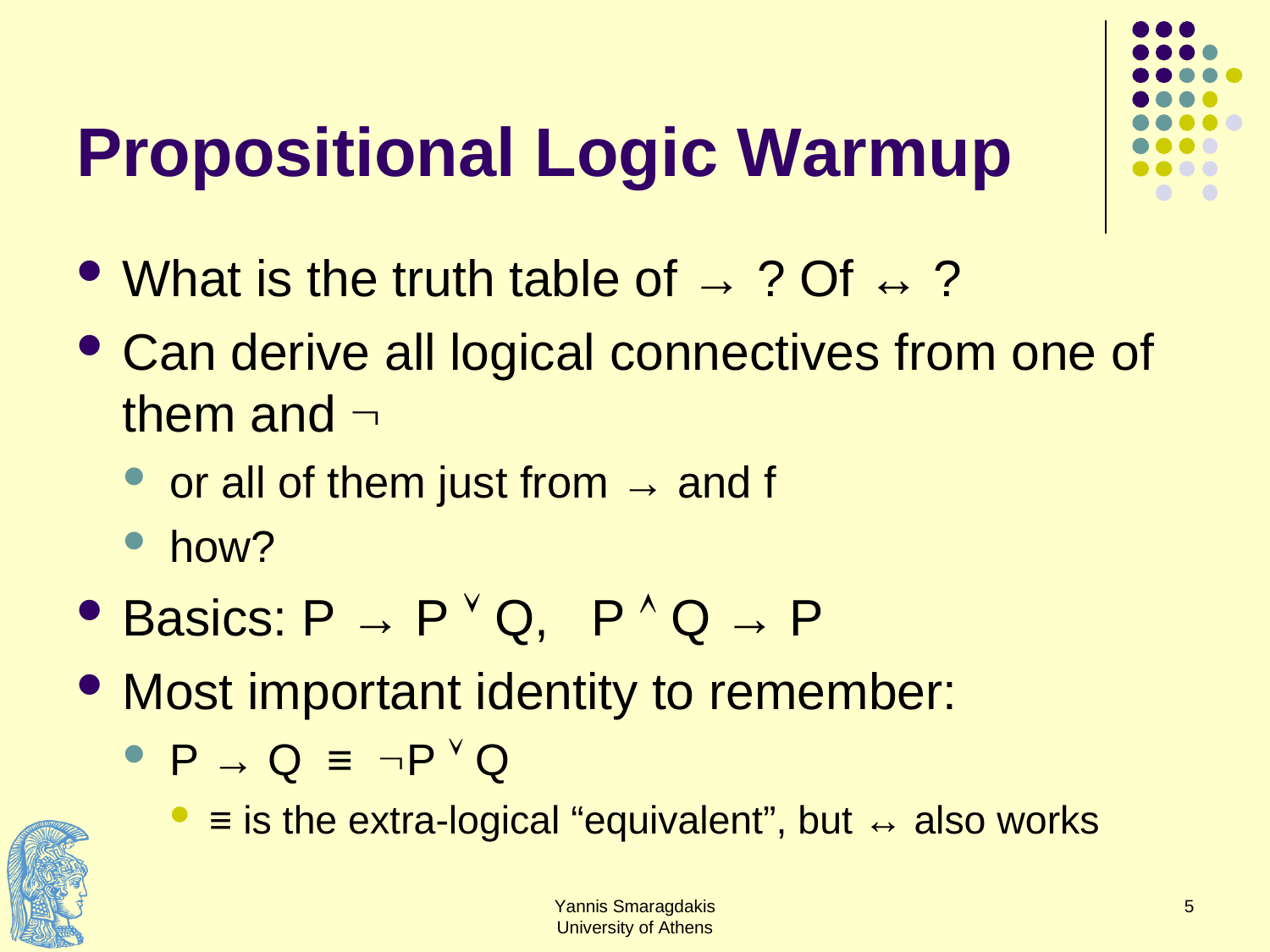

## **Other Useful Properties**

- $P^{\wedge} (Q^{\vee} R) =$
- $\bullet$  P  $\vee$  (Q  $\wedge$  R) =
- $\bullet$   $\neg$   $(P^{\wedge} Q) =$
- $\bullet$   $\neg$   $(P^{\vee} Q) =$ 
	- **· distributivity, DeMorgan**
- Generally lots of cool properties
	- $\bullet$  P  $\land$  Q  $\leftrightarrow$  P  $\leftrightarrow$  Q  $\leftrightarrow$  P  $\lor$  Q
		- $\bullet$  $\leftrightarrow$  associative, lower binding power
		- "Golden rule"

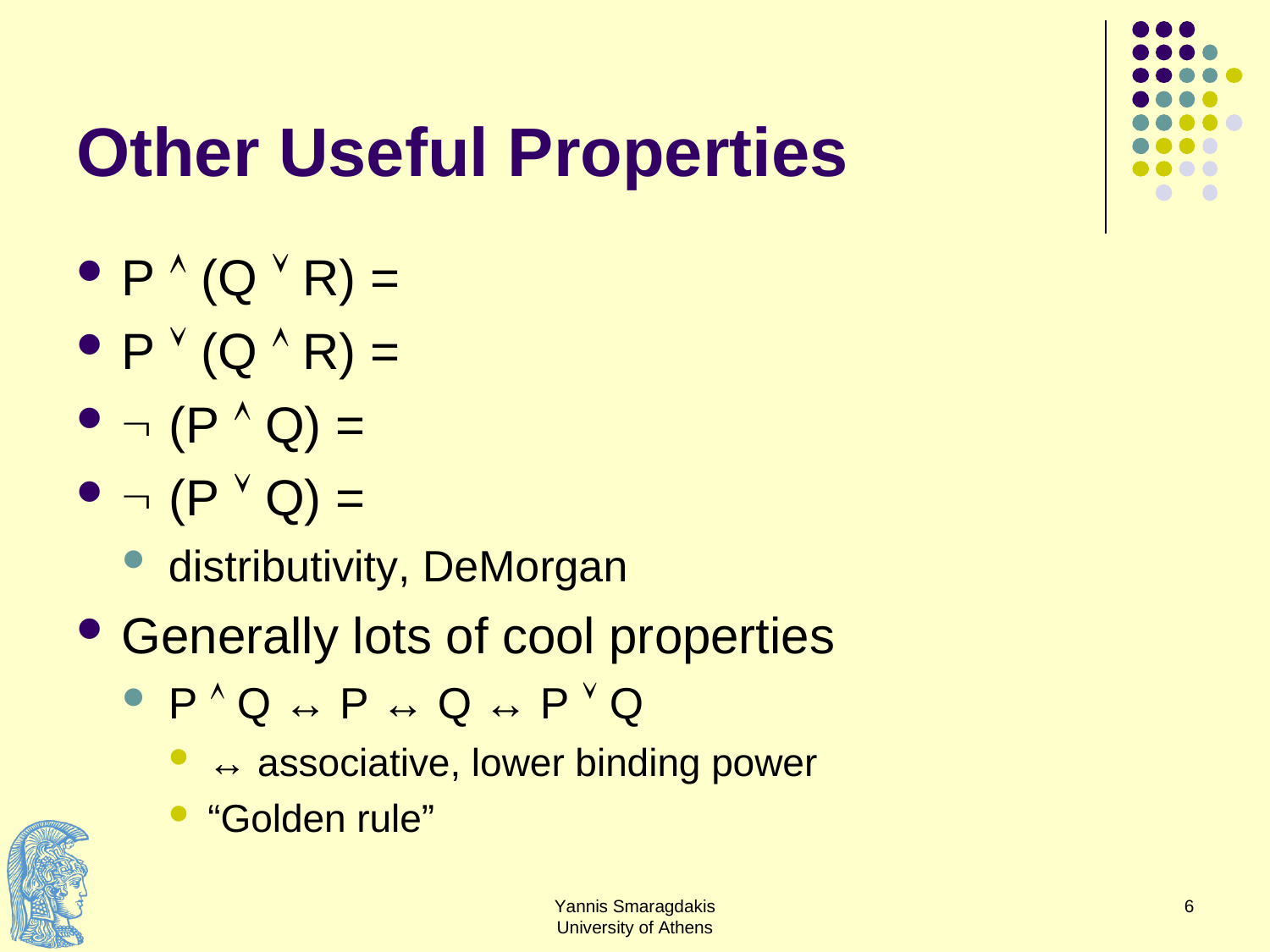## **First-Order Logic**

**(aka first-order predicate/functional calculus)**

- Another language framework with:
	- vars: x, y, …
	- predicates: P(x,…), Q(x,…), …
	- functions  $f(x,...), g(x,...)$
	- logical connectives, constants as in propositional
	- quantifiers:  $\forall$  (forall),  $\exists$  (exists)
- Quantifiers introduce variable scopes
	- **Example**

 $\forall x,y,z: Path(x,y) \land Path(y,z) \rightarrow Path(x,z)$ 



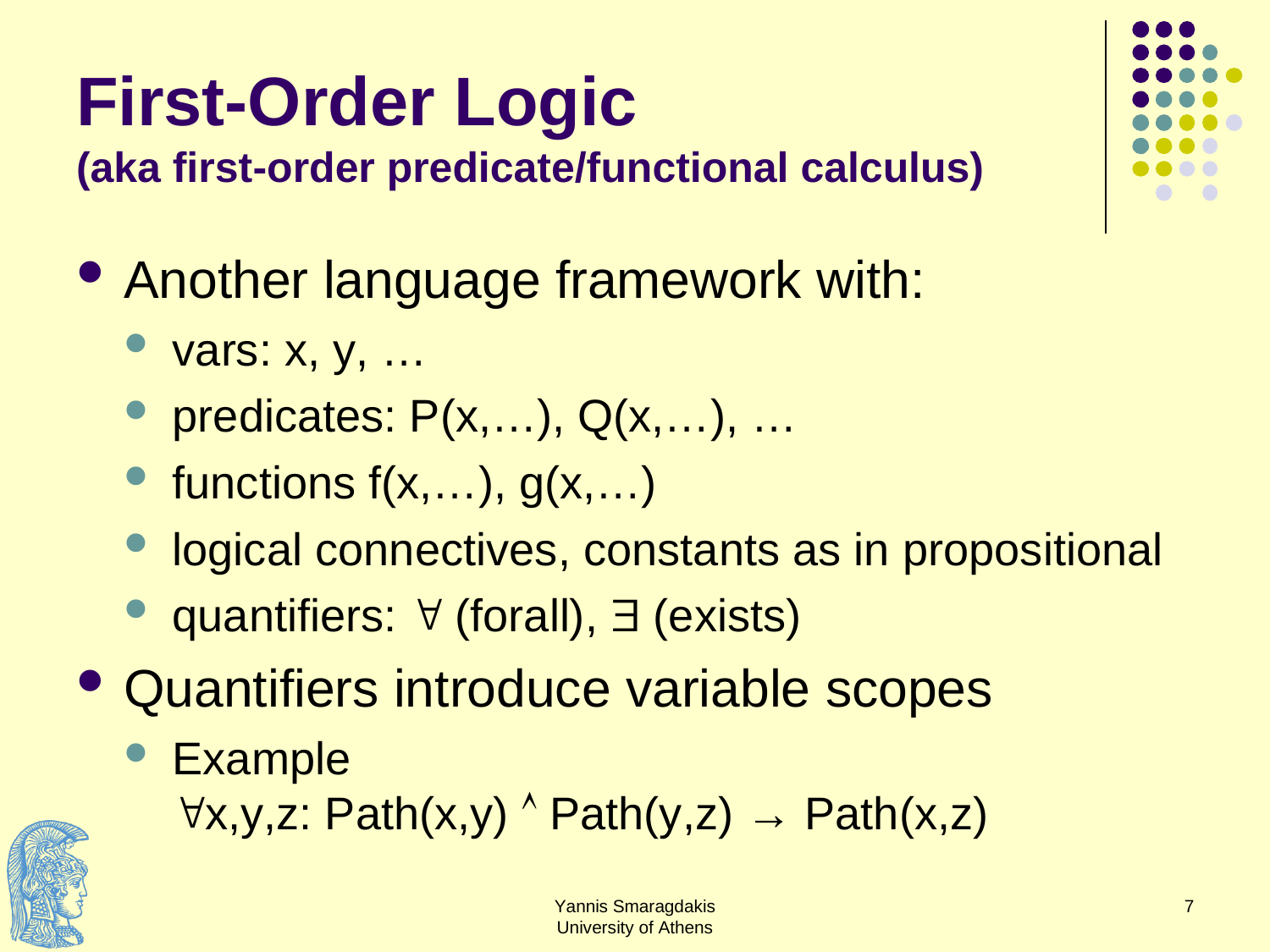

## **First-Order Logic Properties**

- $\bullet$  ( $\forall$ x:  $F(x)$ )  $\rightarrow$   $F(r)$ 
	- F any formula, r replaces all occurrences of x
- $\bullet$  *F*(r)  $\rightarrow$  ( $\exists$ x: *F*(x))
- $\exists$  associates with  $\exists$ ,  $\forall$  with  $\forall$ , but neither with each other
- Terms that do not reference the bound variable can move outside quantifier
- $\forall$  is a big  $\land$ : distributes over it
- $\bullet$   $\exists$  is a big  $\prime$ : distributes over it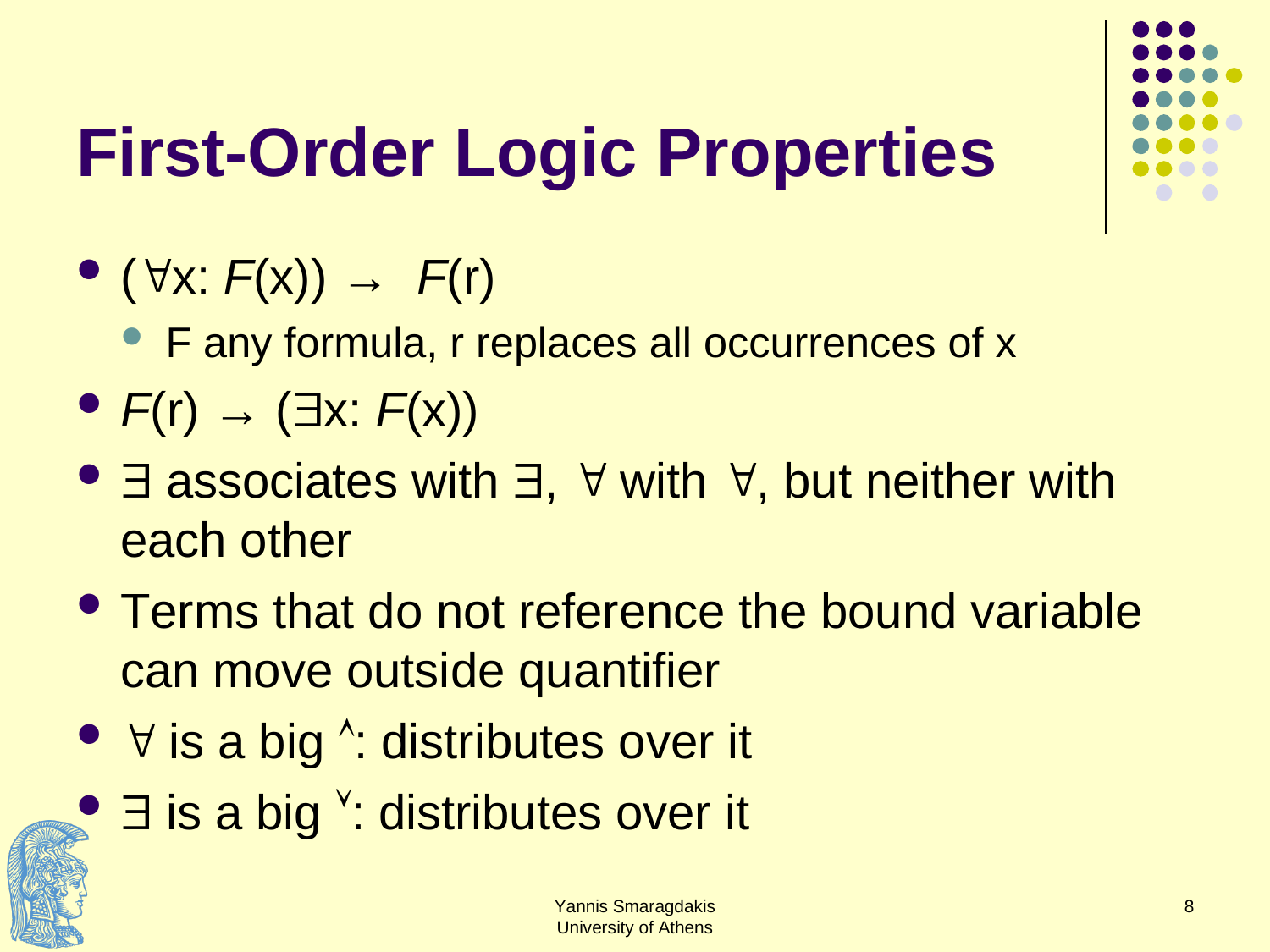#### **Properties and Exercises**

- $\bullet \neg (\forall x: P(x)) \leftrightarrow (\exists x: \neg P(x))$
- $\bullet \neg (\exists x: P(x)) \leftrightarrow (\forall x: \neg P(x))$
- What happens with  $\rightarrow$  ?
	- ( $\forall x: P(x) \rightarrow Q(x)$ ) (( $\forall x: P(x)$ ) → ( $\forall x: Q(x)$ ))
	- $\bullet$   $(\exists x: P(x) \rightarrow Q(x))$   $((\exists x: P(x)) \rightarrow (\exists x: Q(x)))$ 
		- stronger, weaker, equivalent, or none?
- How about
	- ( $\exists x: P(x) \rightarrow Q(x))$  (( $\forall x: P(x) \rightarrow (\exists x: Q(x)))$

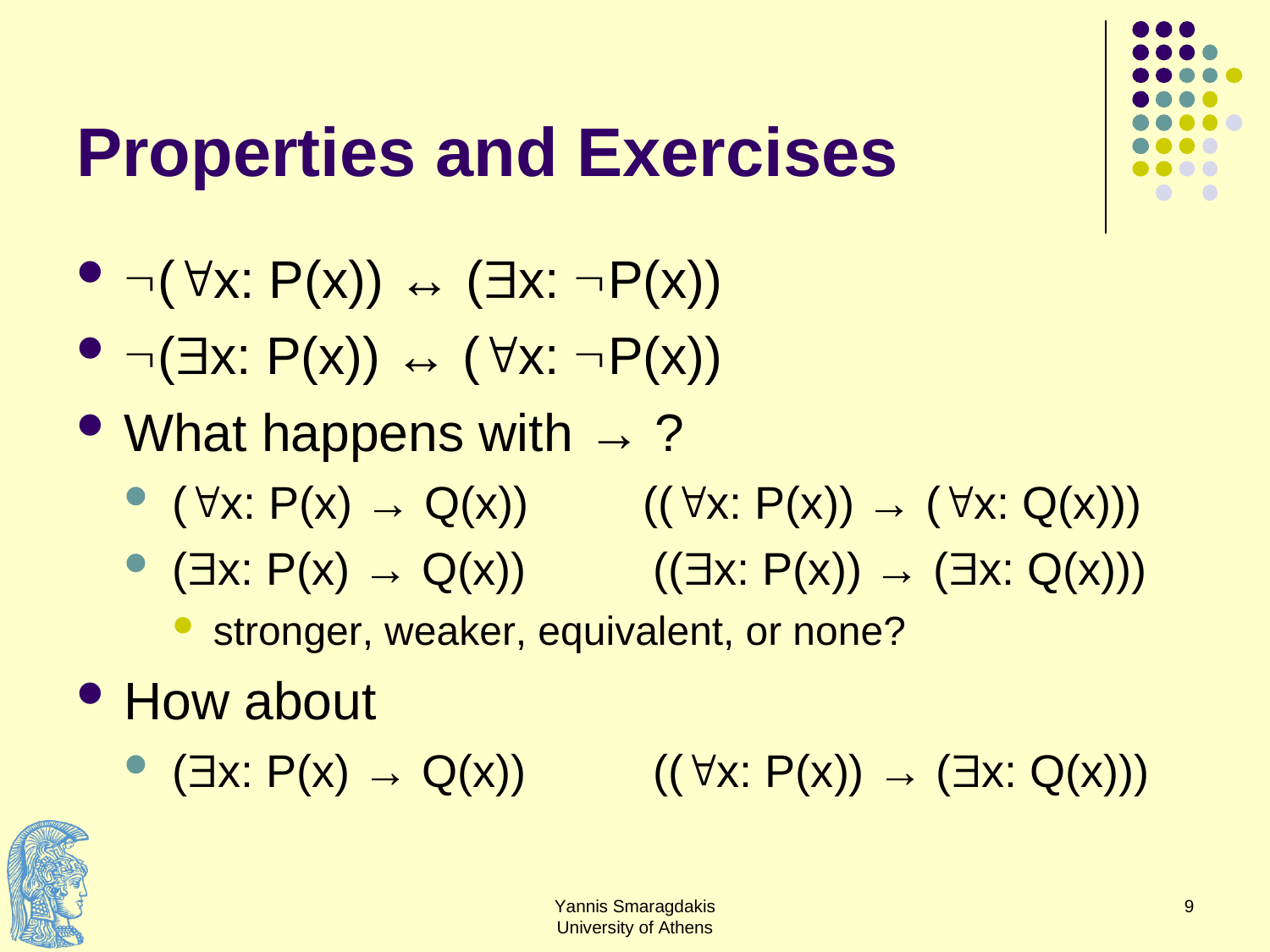## **Datalog and First-Order Logic**

- These are exactly the logical properties we use to do forall emulations!
	- more complex for recursive relations—see code!
- Generally, relationship of Datalog to f.o. logic:
	- $P(x,y) < Q(x,z)$ ,  $R(z,y)$ means  $\forall x,y,z: Q(x,z) \land R(z,y) \rightarrow P(x,y)$ but also, if this is the only rule deriving P,  $\forall x,y: \exists z: P(x,y) \rightarrow Q(x,z) \land R(z,y)$
	- What if there are other rules deriving P?

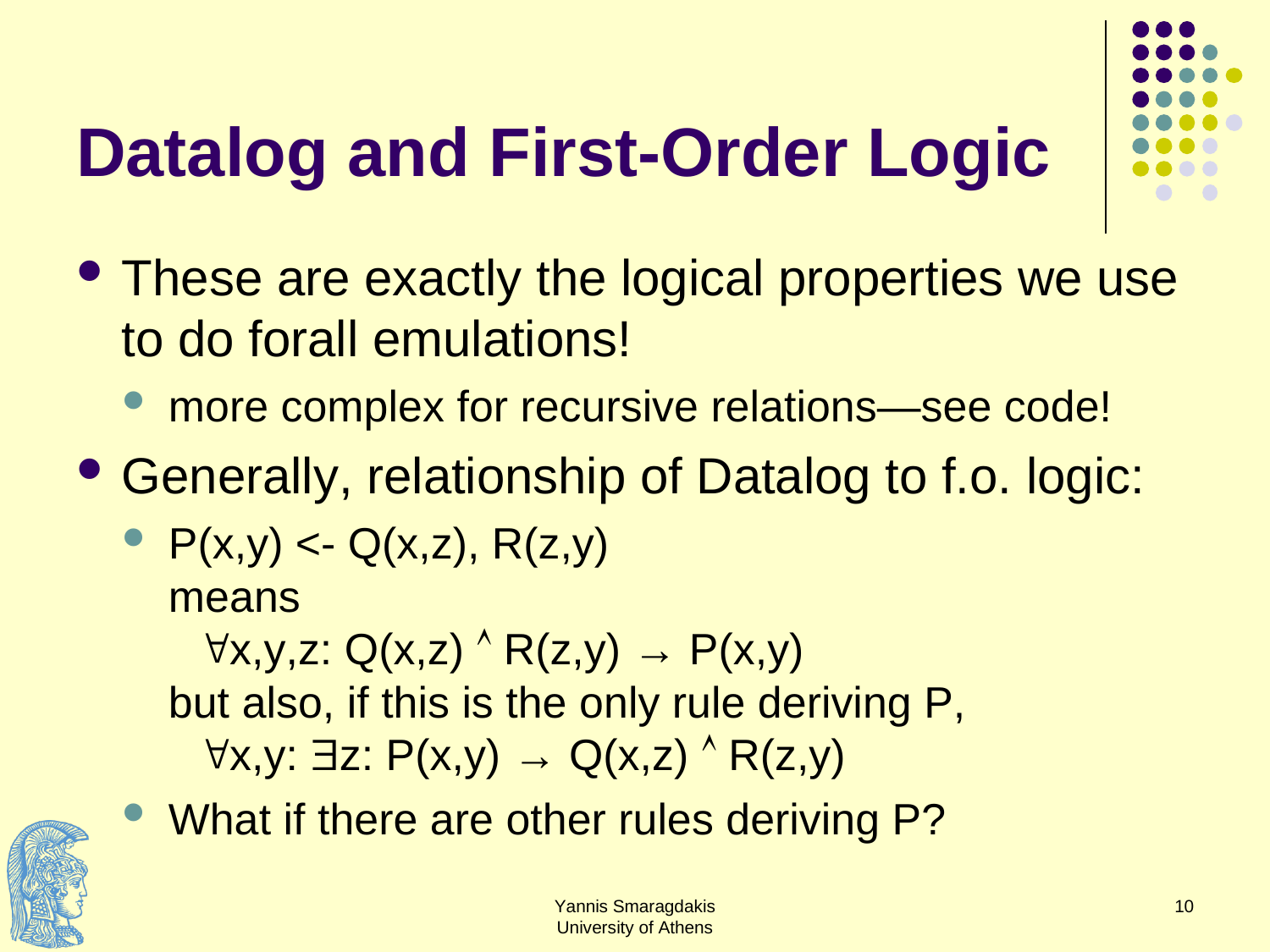#### **Datalog Exercise**

• We saw forall emulations (CanReachAllReturns(i))



- Let's see a more complex one:
	- consider a flow-sensitive VarPointsTo relation:
		- VarPointsTo(instr, var, heap)
	- write the logical rule "a variable points to an abstract object at instruction *i*, if it points to that same object at all predecessors of *i*"
		- in practice there will need to be more conditions, e.g., that *i* doesn't assign the variable, but that's easy